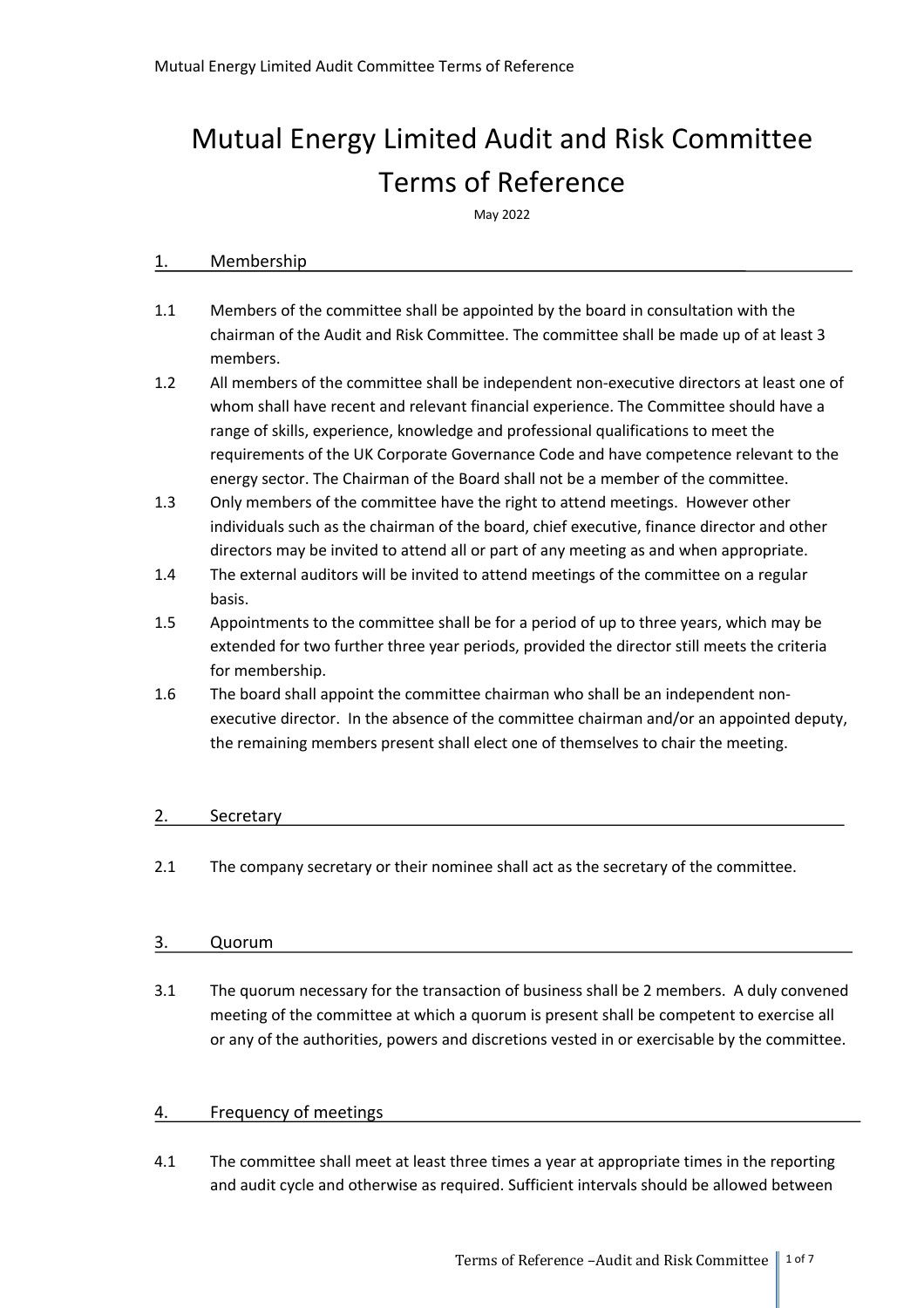Audit and Risk Committee and Board meetings to allow any work arising from the Audit and Risk Committee meeting to be carried out and reported as appropriate.

## 5. Notice of meetings

- 5.1 Meetings of the committee shall be called by the secretary of the committee at the request of any of its members or at the request of external auditors if they consider necessary.
- 5.2 Unless otherwise agreed, notice of each meeting confirming the venue, time and date together with an agenda of items to be discussed, shall be forwarded to each member of the committee, any other person required to attend and all other non-executive directors, no later than 3 working days before the date of the meeting. Supporting papers shall be sent to committee members and to other attendees as appropriate, at the same time.

# 6. Minutes of meeting

- 6.1 The secretary shall minute the proceedings and resolutions of all meetings of the committee, including recording the names of those present an in attendance.
- 6.2 The Secretary should ascertain, at the beginning of each meeting, the existence of any conflicts of interest and minute them accordingly.
- 6.3 Minutes of committee meetings shall be circulated promptly to all members of the committee and, once agreed, to all members of the board, unless a conflict of interest exists.

# 7. Annual General Meeting

7.1 The chairman of the committee shall attend the Annual General meeting prepared to respond to any members questions on the committee's activities.

## 8. Roles and responsibilities

The committee shall carry out the duties below for the parent company, major subsidiary undertakings and group as a whole, as appropriate.

## **8.1. Financial reporting**

- 8.1.1. The committee shall monitor the integrity of the financial statements of the company, including its annual and half-yearly reports, interim management statements and any other formal announcement relating to its financial performances, reviewing significant financial reporting issues and judgements which they contain.
- 8.1.2. The committee shall review and challenge where necessary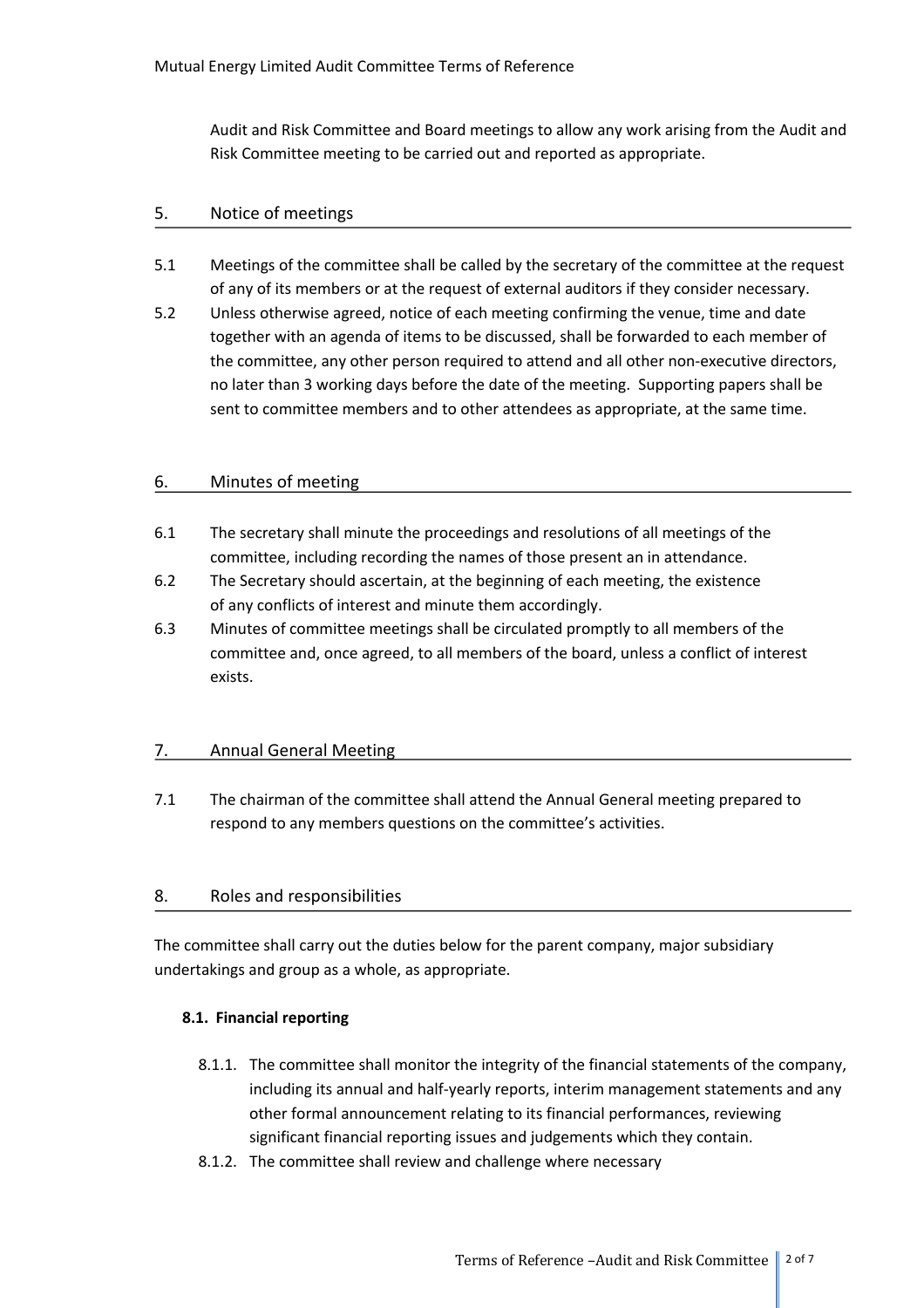- the consistency and application of, and any changes to, accounting policies both on a year on year basis and across the company/group;
- the methods used to account for significant or unusual transactions where different approaches are possible;
- whether the company has followed appropriate accounting standards and
- made appropriate estimates and judgements, taking into account the views of the external auditor;
- the clarity of disclosure in the company's financial reports (including those in relation to internal control, risk management and the viability statement) and the context in which statements are made; and
- all material information presented with the financial statements, such as the strategic report and the corporate governance statement (insofar as it relates to the audit and risk management).
- 8.1.3. The committee shall review the content of the annual report and accounts and advise the Board as to whether, taken as a whole, it is fair, balanced and understandable and provides the information necessary for members to assess the company's performance, business model and strategy.

## **8.2. Internal controls and risk management systems**

- 8.2.1. The committee shall:
	- keep under review the effectiveness of the company's internal controls and risk management systems, including the review of the company's Strategic risk register;
	- consider the regular report received from the Asset Oversight Committee in respect of asset related risks and internal controls;
	- review and approve the statement to be included in the annual report concerning internal controls and risk management;
	- review and challenge the risk management process and the execution of the same through the completion of the compliance review process;
	- monitor and oversee the implementation of Mutual Energy risk management process and risk appetite statement;
	- review and challenge the Risk Appetite statement on an annual basis;
	- review, challenge and approve the Strategic Risk Register on an annual basis, at an interval approximately six months from the board review, and escalating any material risks or significant changes in the Strategic Risk profile to the Board;
	- review the risk reporting processes which monitor and review Mutual Energy' risk profile, risk trends, risk appetite and risk incidents and near misses; and
	- monitor and challenge any remedial action plans relating to incidents or near misses and the remedial actions relation to control gaps identified in the course of the Strategic Risk Register review.

## **8.3. Whistle blowing and fraud**

8.3.1. The committee shall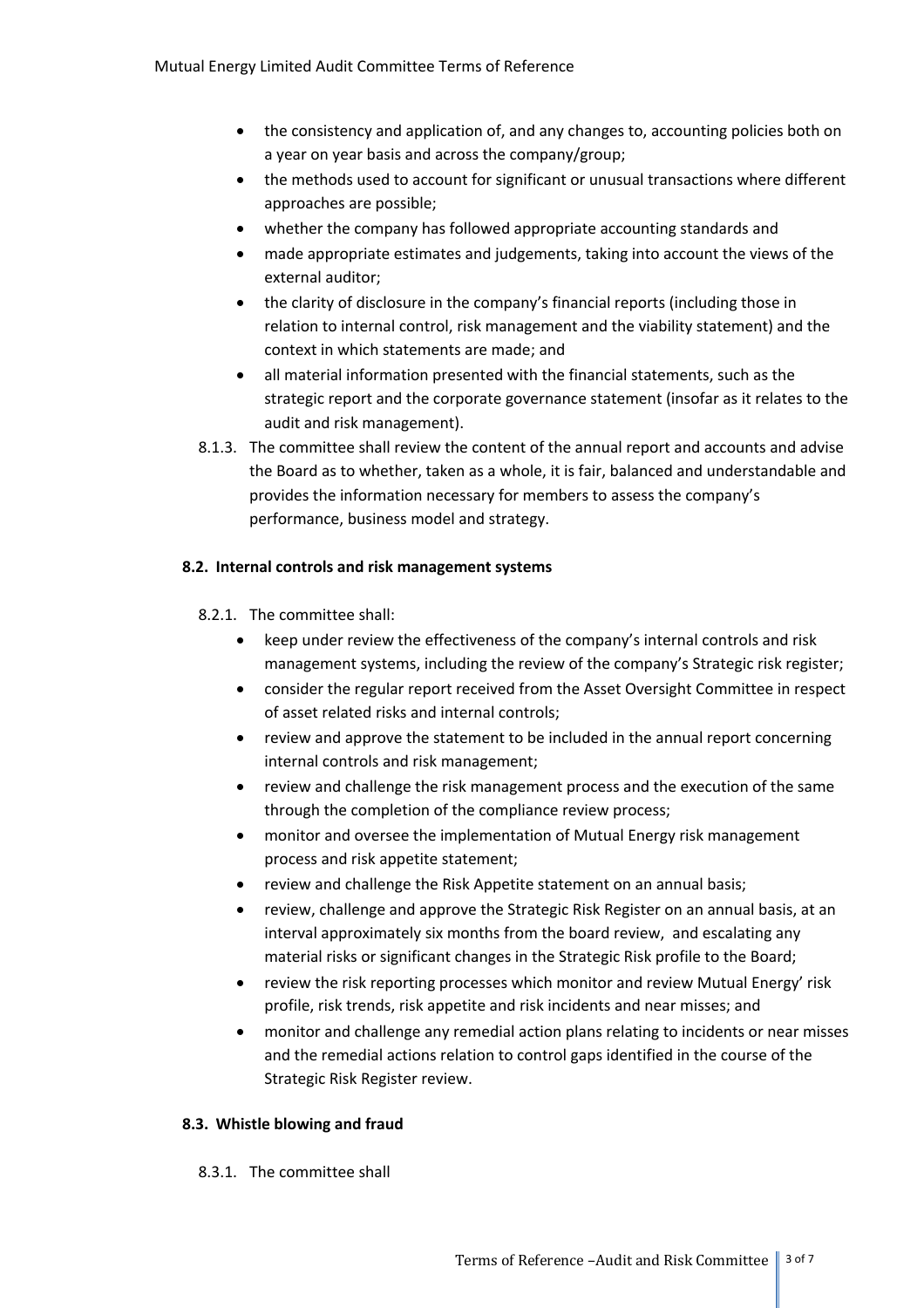- review the company's arrangement for its employees to raise concerns, in confidence, about possible wrongdoing in financial reporting or on other matters.
- the committee shall ensure that these arrangements allow proportionate and independent investigation of such matters and appropriate follow up action;
- review the company's procedures for detecting fraud; and
- review the company's systems and controls for the prevention of bribery and receive reports on non-compliance.

## **8.4. Internal audit**

- 8.4.1. The Group operates a risk based, cyclical compliance review programme, approved by the Audit and Risk Committee. The Committee monitors compliance with all Group policies, including Procurement and Security (physical and IT), and oversees the implementation of any policy updates and/or improvements. Where required, the Committee will engage specialist resource where complexity of policy determines this to be appropriate. The Committee will review all findings from the compliance review programme. The implementation of any actions arising will be monitored by the Committee.
- 8.4.2. The committee should consider annually whether there should be an Internal Audit function and make a recommendation to the board accordingly. The absence of such a function, given the scope of the Group's activities, should be explained in the annual report.

## **8.5. External Audit**

- 8.5.1. The committee shall:
	- 8.5.1.1 consider and make recommendations to the board, to be put to members for approval at the AGM, in relation to the appointment re-appointment and removal of the company's external auditor. The committee shall oversee the selection process for new auditors and if an auditor resigns the committee shall investigate the issues leading to this and decide whether any action is required;
- 8.5.1.2 oversee the relationship with the external auditor including (but not limited to):
	- recommendations on their remuneration, whether fees for audit or non-audit services and that the level of fees is appropriate to enable an adequate audit to be conducted;
	- approval of their terms of engagement, including any engagement letter issued at the start of each audit and the scope of the audit;
	- assessing annually their independence and objectivity taking into account relevant UK professional and regulatory requirements and the relationship with the auditor as a whole including the provision of any non-audit services;
	- satisfying itself that there are no relationships (such as family, employment, investment, financial or business) between the auditor and the company (other than in the ordinary course of business);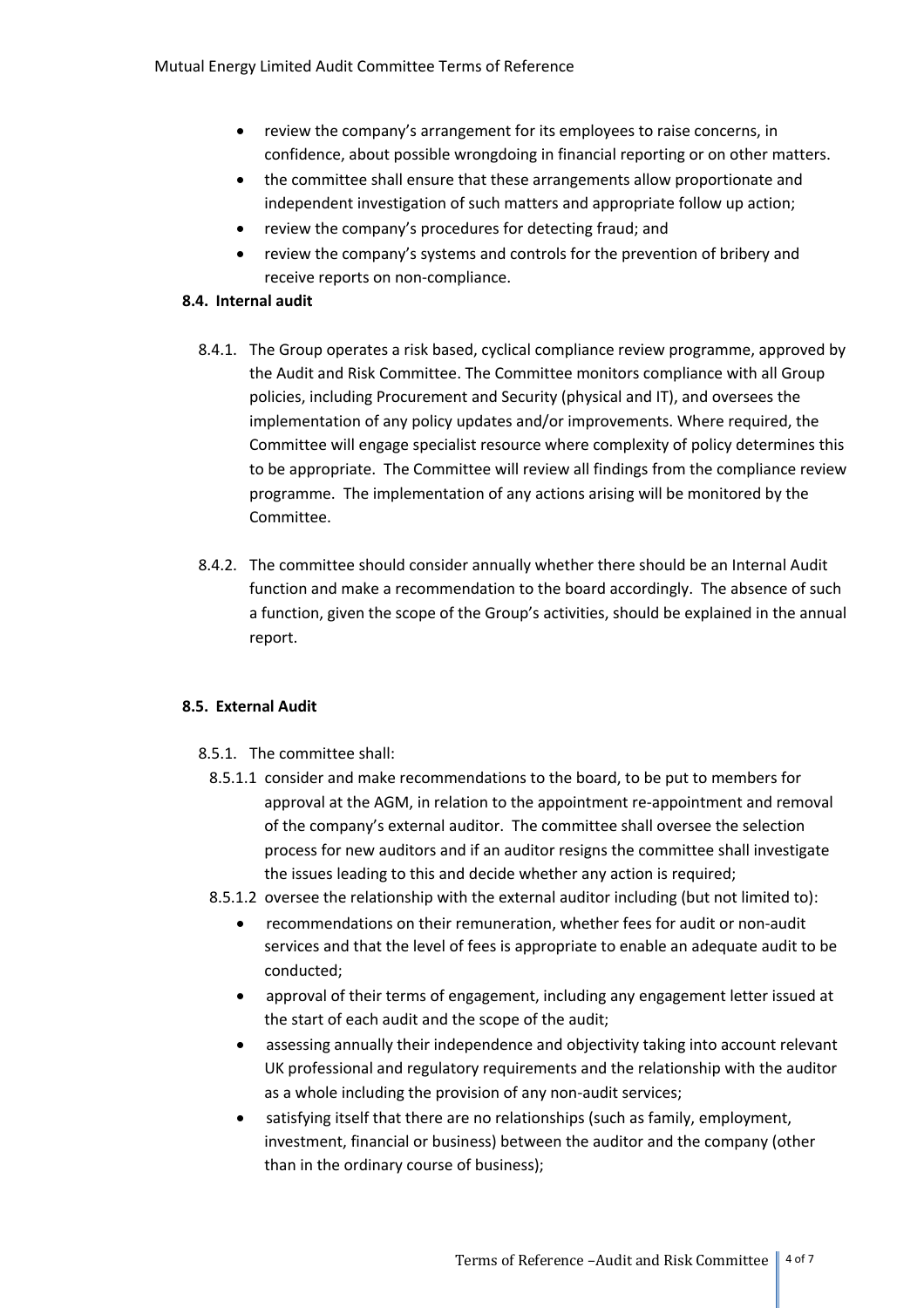- agreeing with the board a policy on the employment of former employees of the company's auditor, then monitoring the implementation of this policy
- monitoring the audit's compliances with relevant ethical and professional guidance on the rotation of audit partners, the level of fees paid by the company compared to the overall fee income of the firm, office and partner and other related requirements; and
- assessing annually their qualifications, expertise and resources and the effectiveness of the audit process which shall include a report from the external auditor on their own internal quality procedure.
- 8.5.2. meet regularly with the external auditor, including once at the planning stage before the audit and once after the audit at the reporting stage. The committee shall meet the external auditor at least once a year, without management being present; to discuss their remit and any issues arising from the audit;
- 8.5.3. review and approve the annual audit plan and ensure that it is consistent with the scope of the audit engagement; and
- 8.5.4. review the findings of the audit with the external auditor. This shall include but not be limited to, the following:
	- a discussion of any major issues which arose during the audit;
	- Review any recommendations made by the external auditor and monitor their implementation;
	- any accounting and audit judgements;
	- levels of errors identified during the audit; and
	- the effectiveness of the audit.

8.5.5. The committee shall also review the effectiveness of the audit:

- review any representation letter(s) requested by the external auditor before they are signed by management;
- review any management letter and management's response to the auditor's findings and recommendations; and
- develop and implement a policy on the supply of non-audit services by the external auditor, taking into account any relevant ethical guidance on the matter.

# **8.6. Reporting responsibilities**

- 8.6.1. The committee chairman shall report formally to the board on its proceedings after each meeting on all matters within its duties and responsibilities.
- 8.6.2. The committee shall make whatever recommendations to the board it deems appropriate on any area within its remit where action or improvement is needed.
- 8.6.3. The committee shall compile a report to members on its activities to be included in the company's annual report.

# **8.7. Other matters**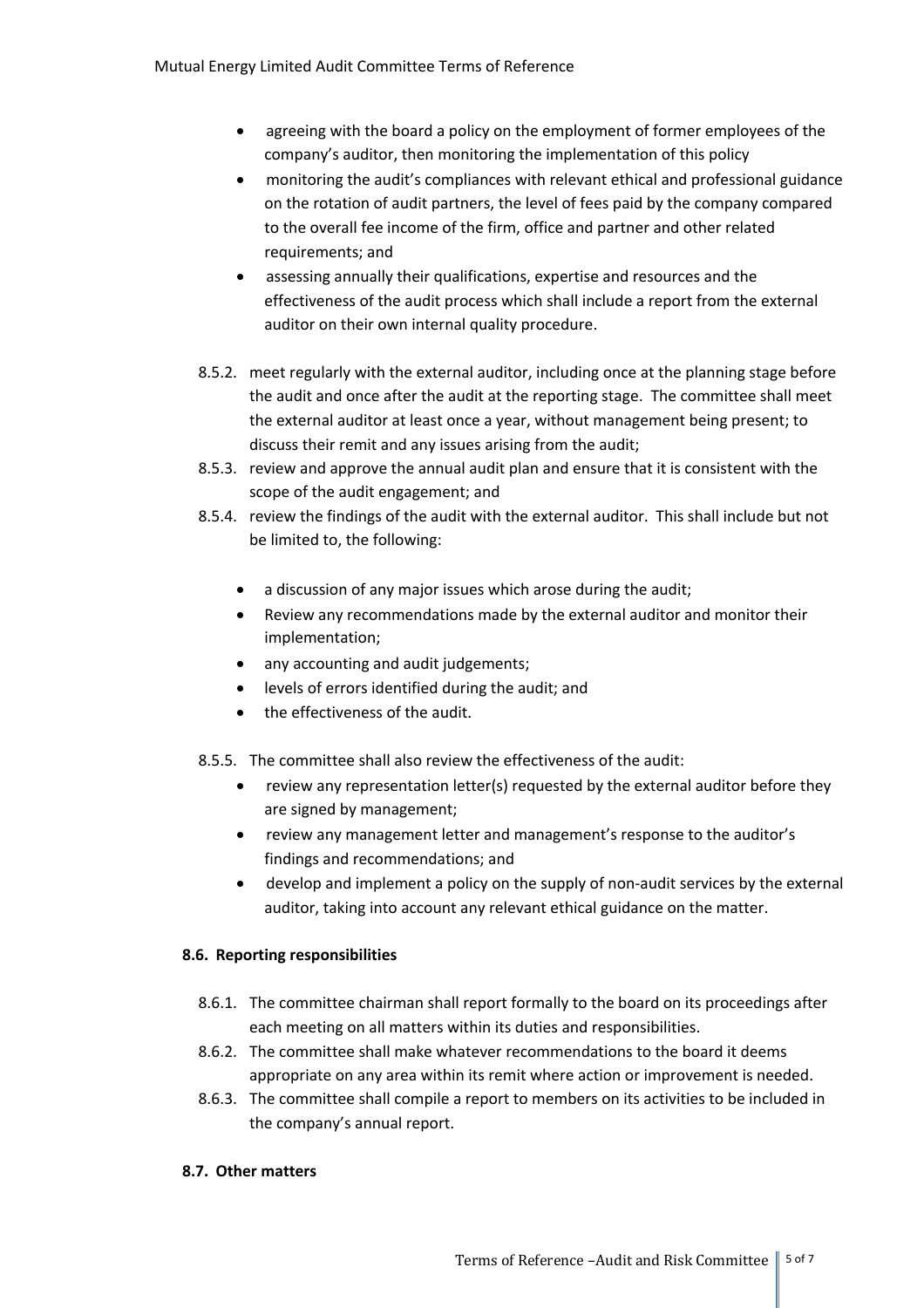## 8.7.1. The committee shall:

- have access to sufficient resources in order to carry out its duties, including access to the company secretariat for assistance as required;
- be provided with appropriate and timely training, both in the form of an induction programme for new members and on an ongoing basis for all members;
- give to due consideration to laws and regulations, the provisions of the Combined Code and the requirements of the UK Listing Authority's Listing, Prospectus and Disclosure and Transparency Rules as appropriate;
- oversee any investigation of activities which are within its terms of reference and act for internal purpose as a court of the last resort; and
- at least once a year, review its own performance, constitution and terms of reference to ensure it is operating at maximum effectiveness and recommend any changes it considers necessary to the board for approval.

# 9. Reporting to the Board

- 9.1. The committee shall report to the Board on how it has discharged its responsibilities, including:
	- the significant issues and judgements that it considered in relation to the financial statements and how these issues were addressed;
	- its assessment of the effectiveness of the external audit process and its recommendation on the appointment or reappointment of the external auditor;
	- recommended changes to the risk management process to the Board for approval;
	- how it has discharged its risk responsibilities;
	- all serious incidents, potentially serious near misses and any other matters of appropriate significance to the first available Board at the latest meeting with details of follow-up action; and
	- any other issues on which the board has requested the committee's opinion. In doing so it should identify any matters in respect of which it considers that action or improvement is needed, whether the subject of a specific request by the board or not, and make recommendations as to the steps to be taken.

## 10. Communications with Members

- 10.1. The terms of reference of the Audit and Risk Committee, including its role and the authority delegated to it by the board, should be made available. A separate section in the annual report should describe the work of the committee in discharging those responsibilities.
- 10.2. The Audit and Risk Committee section should include, inter alia:
	- a summary of the role of the Audit and Risk Committee;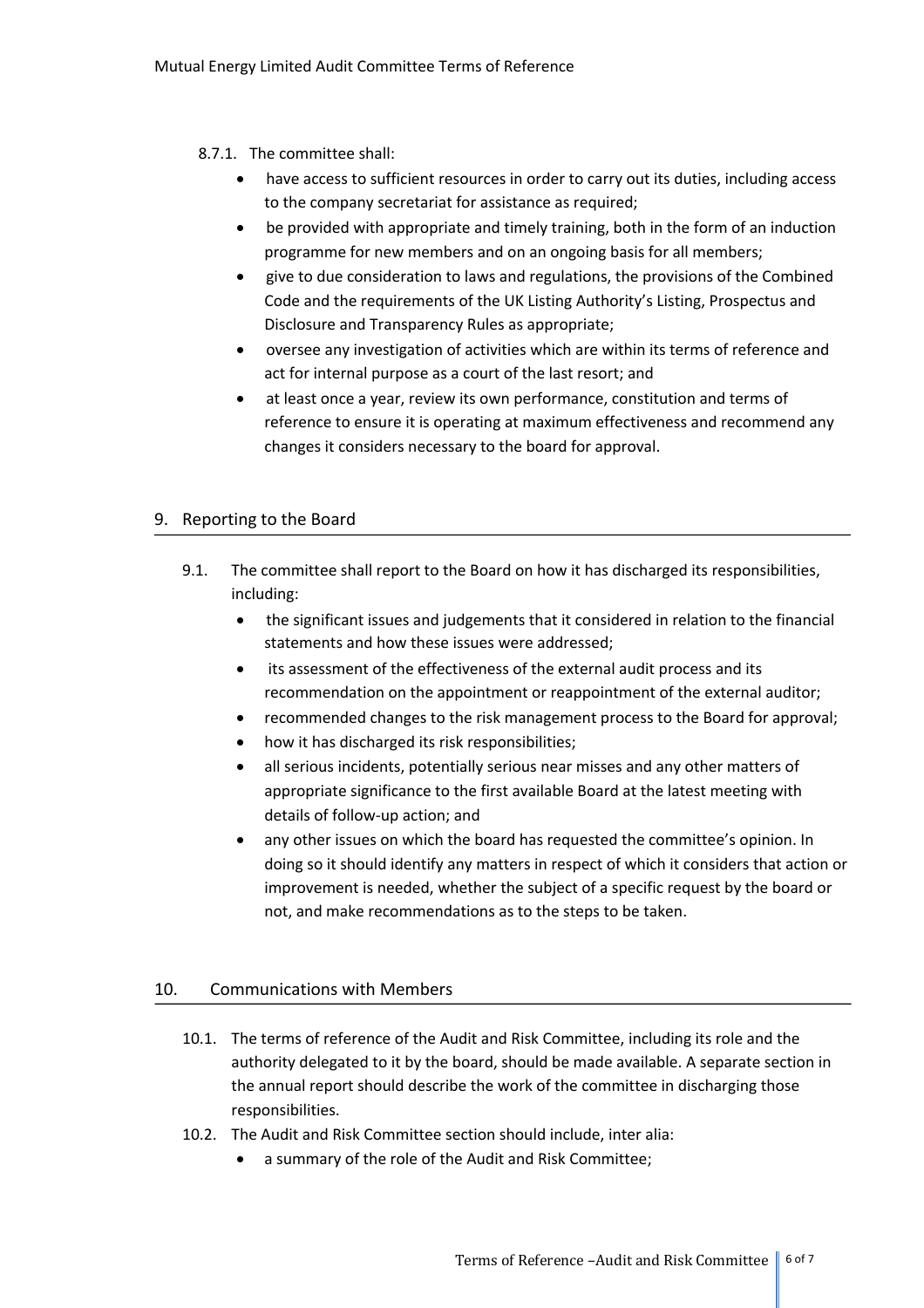- the names and qualifications of all members of the Audit and Risk Committee during the period;
- the number of Audit and Risk Committee meetings;
- the significant issues that the committee considered in relation to the financial statements and how these issues were addressed, having regard to matters communicated to it by the auditors;
- an explanation of how it has assessed the effectiveness of the external audit process and the approach taken to the appointment or reappointment of the external auditor, and information on the length of tenure of the current audit firm, when a tender was last conducted, and any contractual obligations that acted to restrict the Audit and Risk Committee's choice of external auditors; and
- if the external auditor provides non-audit services, how auditor objectivity and independence is safeguarded.
- 10.3. The committee will need to exercise judgement in deciding which of the issues it considered in relation to the financial statements are significant, but should include at least those matters that have informed the board's assessment of whether the company is a going concern. The committee should aim to describe the significant issues in a concise and understandable form. The statement need not repeat information disclosed elsewhere in the annual report and accounts, but could provide cross-references to that information.

## 11. Authority

The committee is authorised:

- 11.1. to seek any information it requires from any employee of the company in order to perform its duties;
- 11.2. to obtain, at the company's expense, outside legal or other professional advice on any matter within its terms of reference;
- 11.3. to call any employee to be questioned at a meeting of the committees as and when required; and
- 11.4. to have the right to publish in the Company's annual report details of any issues that cannot be resolved between the committee and the board.